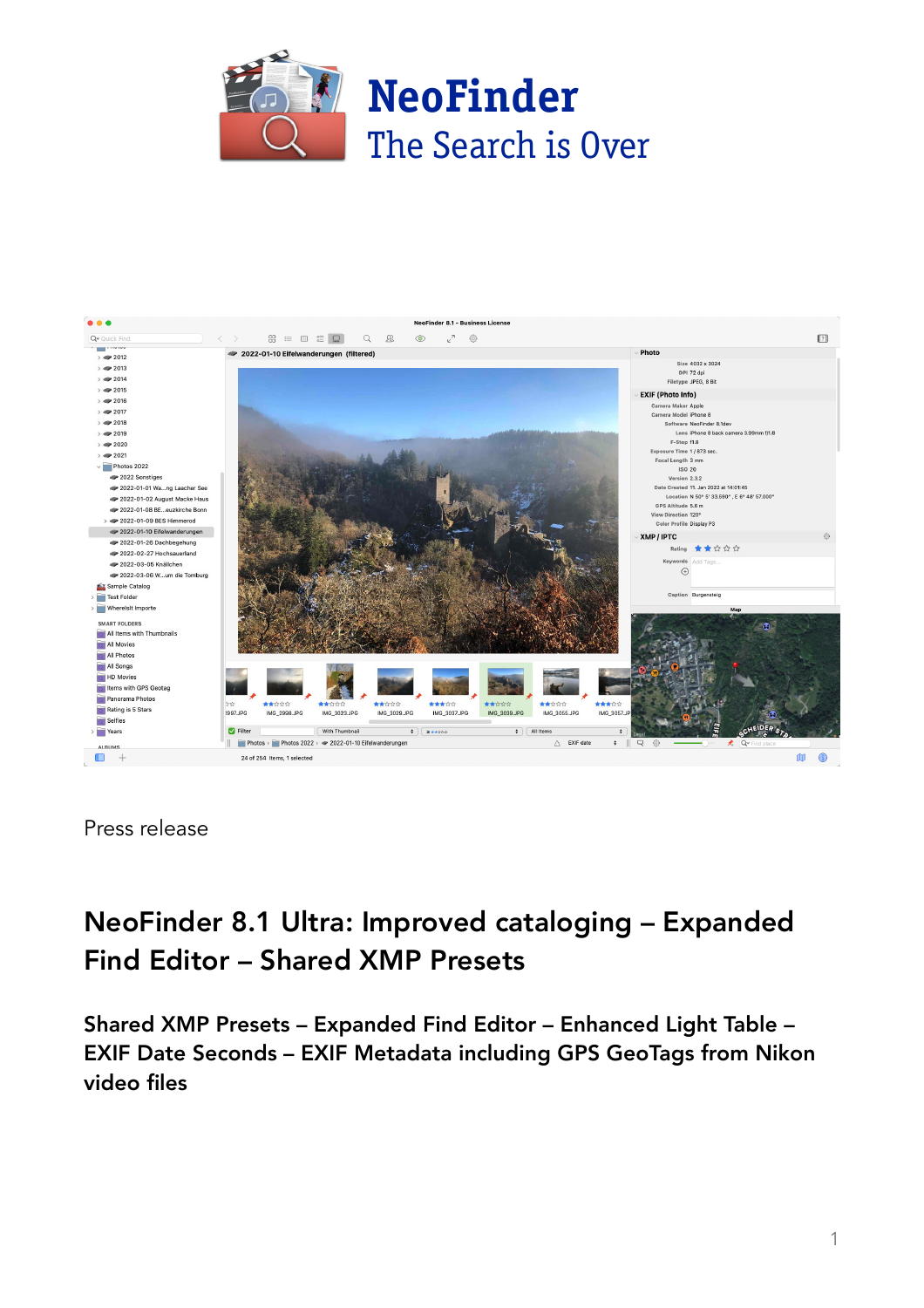# Shared XMP Presets

NeoFinder 8.1 stores the XMP presets inside the database folder, so it can be shared and used by all other NeoFinder for Mac and abeMeda for Windows users that are connected to that database folder on a NAS or a file server.

# Expanded Find Editor

New options to find photos taken in Summer, Winter, Autumn, and Spring. Option to find panoramic photos. Option to find photos taken at a particular day and month in any year, such as July 4, or December 25.

# Enhanced Light Table

Better use of a trackpad to zoom and navigate with the pinch, swipe, and triple swipe gestures. More keyboard shortcuts to remove files, or show them in the Finder

# EXIF Date Seconds

NeoFinder 8.1 now catalogs the seconds of the EXIF capture day, and allows you to use them for sorting, and renaming files in the Multi Renamer. The EXIF Date editor now also allows you to shift that capture date by minutes and seconds, to offset different time zones, and just small errors in the camera clock.

#### EXIF Metadata including GPS GeoTags from Nikon video files

Newer Nikon cameras, such as the Z50, record a lot of EXIF data in a proprietary special data field of MOV videos files. NeoFinder 8.1 can read and process that data for better cataloging.

NeoFinder 8.1 is a free update for NeoFinder 8.x users

The new version is a **paid upgrade** for NeoFinder or CDFinder customers who purchased their license before October 2020.

Licenses purchased after October 1, 2020 will get this upgrade for free.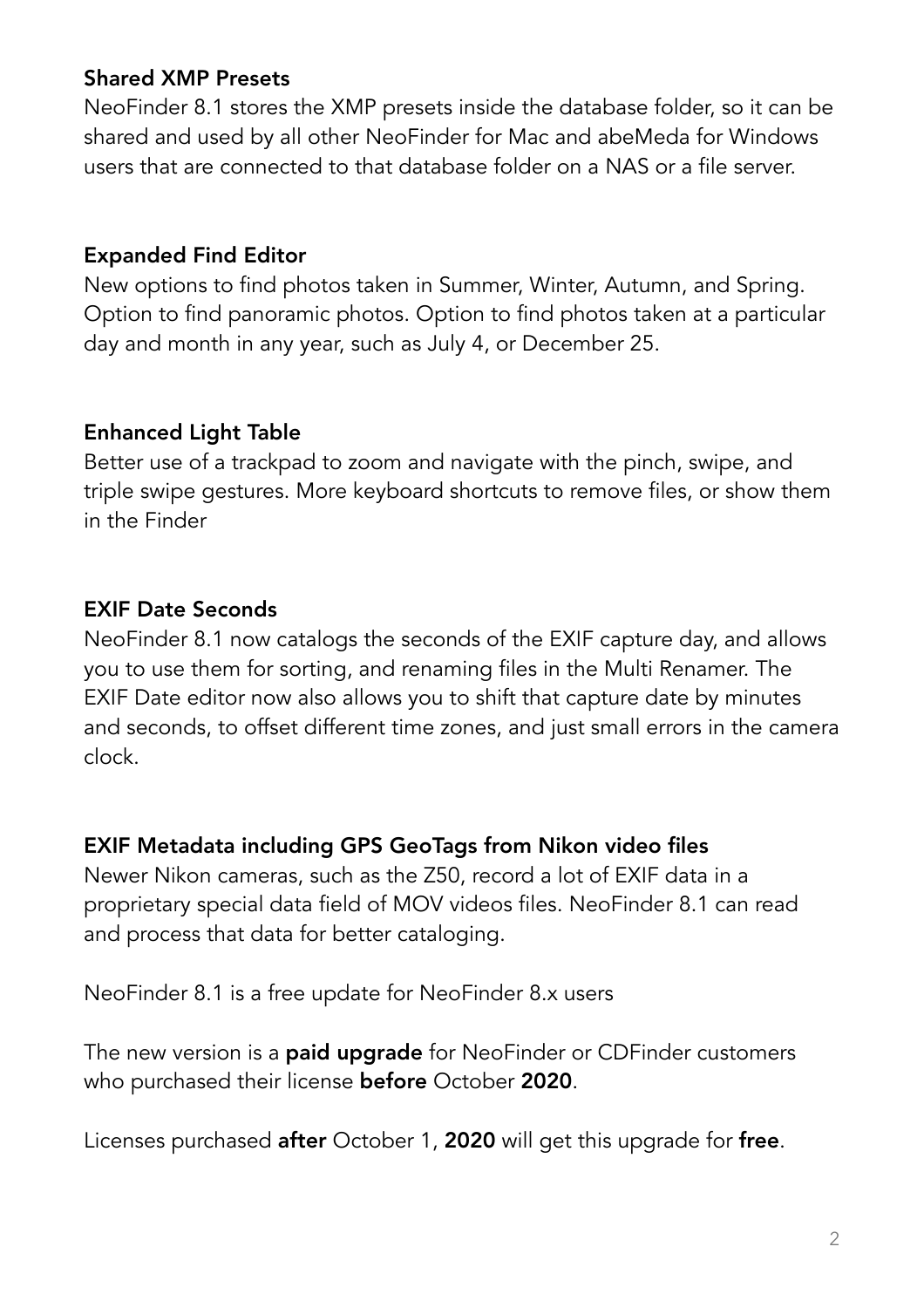# Pricing and Availability

The new version will be released on March 11, 2022.

NeoFinder can be downloaded free of charge from the NeoFinder website for a 30 day free demo. Afterwards, all features can be unlocked with the appropriate licenses.

The single user license for private users costs 29 Euro, business licenses are available in different packages with additional features that can be combined according to the number of users.

Cross-grades from other products are available.

<https://www.cdfinder.de/en/downloads.html>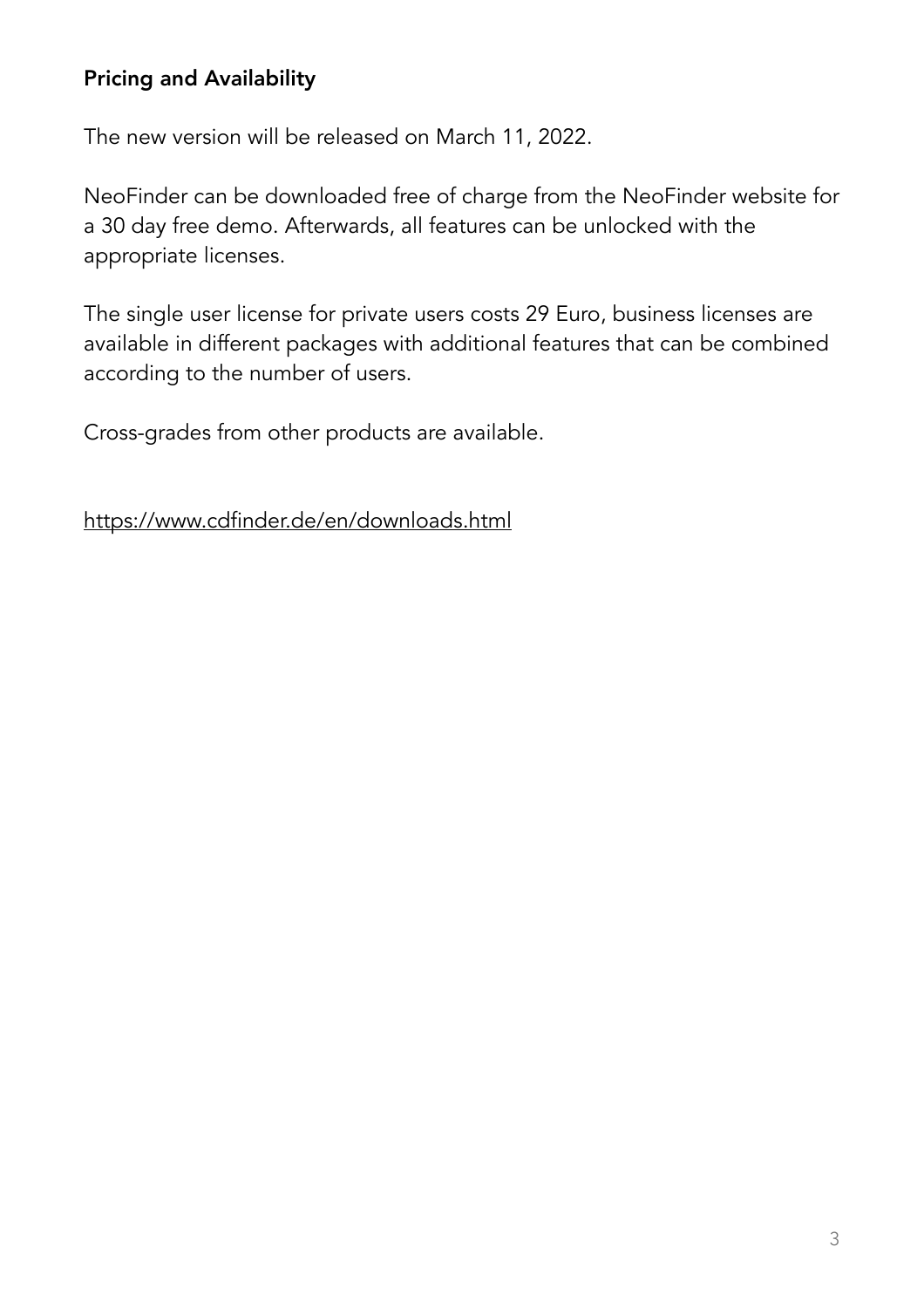# About NeoFinder

NeoFinder is the continued development of the well-known disk cataloging program CDFinder and is therefore one of the oldest and most comprehensive digital media asset manager tools for Apple's macOS. On the market since 1996, it has evolved into a network-compatible cross-platform solution with its Windows twin abeMeda (formerly CDWinder). NeoFinder catalogs text, image, audio, video and many other file types, including numerous metadata from various file media. The handling is Mactypically very simple. The cataloging process takes place almost automatically and search results are available in seconds - thanks to multi-core search and Spotlight integration including all local, non-cataloged, files. The integrated XMP editor can be used to edit metadata such as keywords, descriptions, ratings or copyright notes to image or movie files.

In addition to the Mac version, NeoFinder is also available for iPhones and iPads, as NeoFinder for iOS.

In addition to standard data, the information in the catalogs also includes a lot of other information such as EXIF, IPTC, and XMP metadata and thumbnails of photos. Album, title, artist and year for audio tracks and music CDs - data that cannot usually be found on a music CD. Photos and videos with geotags are accompanied by a map. NeoFinder also catalogues the contents of Zip, DMG, and other archives. The search options are extensive, but so transparent that even newcomers can easily use them.

Files found can be easily copied by drag&drop from the result window to the desktop or other directories and even applications. With so much ease-of-use it's not surprising that, in addition to more than 63,000 private users, advertising agencies like Jung von Matt, newspapers like the New York Times, television companies like the BBC, Disney, music studios like Abbey Road Studios, or research institutions like NASA also like to use NeoFinder.

NeoFinder is used by more than 103,000 users in 102 countries, from single user to site licenses. Among others, it is used by the University Hospital Munich, Disney, Apple, BBC, VW, HR, WDR, Premiere and Pro7, Suhrkamp Verlag and Bayer AG.